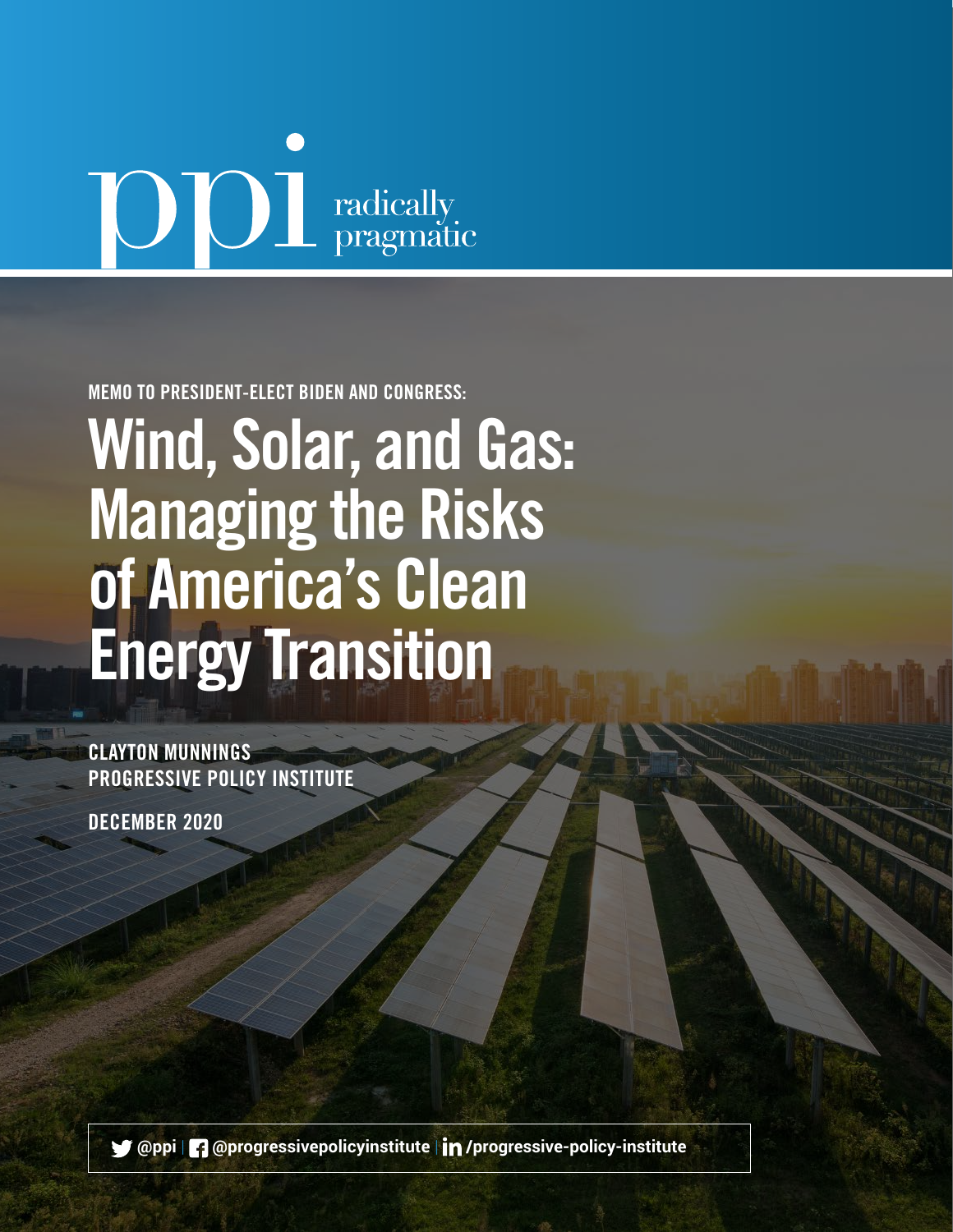

MEMO TO PRESIDENT-ELECT BIDEN AND CONGRESS: Wind, Solar, and Gas: Managing the Risks of America's Clean Energy **Transition** 

CLAYTON MUNNINGS

**PROGRESSIVE** POLICY INSTITUTE

DECEMBER 2020

### EXECUTIVE SUMMARY

President-elect Joe Biden has set an ambitious goal for achieving zero carbon emissions from the nation's power sector by 2035. The U.S. electric grid therefore faces a dual challenge: meeting growing demand for power while also decarbonizing the energy it supplies, which is essential to avert catastrophic climate change.

At the same time, the challenge of maintaining an affordable and reliable grid is becoming more complicated, because of the increased frequency of extreme weather and the rapid growth of distributed renewable power – especially wind and solar  $-$  that is variable and unpredictable. It's imperative that U.S. policymakers keep the nation's environmental and energy needs in balance as the shift to renewables accelerates.

Natural gas can play an indispensable role in managing the risk that a precipitous leap to renewables will make electricity more expensive and potentially less reliable. Gas already supports the expansion of renewable energy by providing an instantly dispatchable source of electricity. Unlike coal and nuclear plants, natural gas power plants turn on and off within minutes, allowing the grid to quickly match supply and demand even when the wind isn't blowing and the sun isn't shining. As the National Renewable Energy Laboratory<sup>1</sup> points out, this unique flexibility of natural gas generation thereby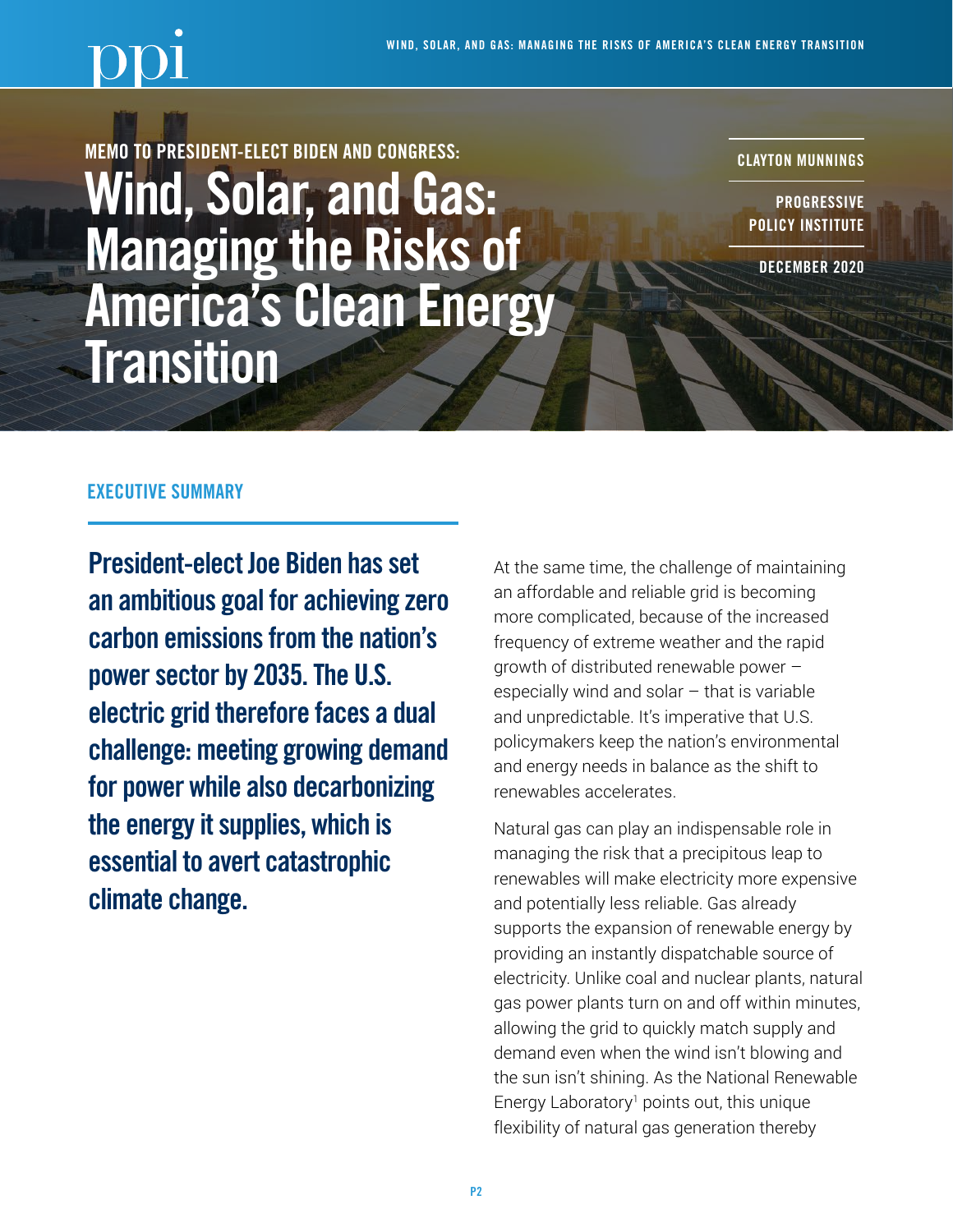facilitates the steady expansion of renewables. As we move toward decarbonization, retaining sufficient natural gas generation to backstop wind and solar power would reduce costs and increase reliability compared to a grid that relies entirely on renewables. Given these realities, demands to "ban fracking" or keep shale gas "in the ground" are not consistent with a balanced approach to decarbonizing the electric grid.

In the decades ahead, natural gas generation must move toward zero carbon emissions to be part of America's clean energy transition. To this end, U.S. policy makers and the natural gas industry should join forces to (1) invest more heavily in carbon, capture, and storage (CCS) technologies to quickly move gas-fired plants toward zero carbon emissions; and, (2) adopt and enforce ambitious goals for dramatically reducing methane emissions –– which are many times more injurious to the climate than carbon dioxide emissions –– from the natural gas lifecycle. This includes methane originating from abandoned wells that are no longer in use and have not been properly decommissioned.

Neither of these changes will be easy. Despite recent progress, the development of CCS technology is generally nascent and has not been specifically applied to a natural gas power plant in the United States. At the same time, methane emissions from the natural gas sector are underregulated at the federal level, and increasingly so as a result of the Trump administration's rollback of methane regulations proposed under the Obama administration. Yet America's ability to use our abundant gas resources to backstop and expand renewable energy on the electric grid requires swift progress on both fronts.

There also are other ways in which natural

gas can contribute to a decarbonized electricity grid—including but not limited to fuel substitution with renewable natural gas, blending of hydrogen into gas pipelines<sup>2</sup>, creation of "blue" hydrogen<sup>3</sup>, and the potential of new generation technologies such as Allam Cycle plants4 —that are important and beyond the scope of this report.

Yet the political debate around energy and climate policy often presents Americans with a false choice between natural gas and renewable energy. Today the two are intertwined. America needs natural gas now to enable and backstop the rapid deployment of renewable energy on the grid (not to mention supplying power to U.S. industries and homes, which lies beyond the scope of this report).

Rather than trying to ban fossil fuel production, progressives should keep their eyes on the real prize: achieving net zero carbon emissions. Because of the uncertainties surrounding the success of any of the technologies and methods mentioned above, no one can precisely predict how long it will take America to decarbonize its economy. If decarbonization techniques applied to fossil fuels fail, a successful clean energy transition will require phasing them out. If they succeed in driving greenhouse gas emissions toward zero, natural gas could play a role in the U.S. energy mix into the foreseeable future.

Therefore, this report urges President-elect Biden to strike a new bargain between the federal government and natural gas companies for decarbonizing the natural gas sector. Washington would acknowledge and support the role gas plays in enabling rapid deployment of renewable energy in exchange for industry's commitment to make consistent progress toward zero carbon emissions, achieved through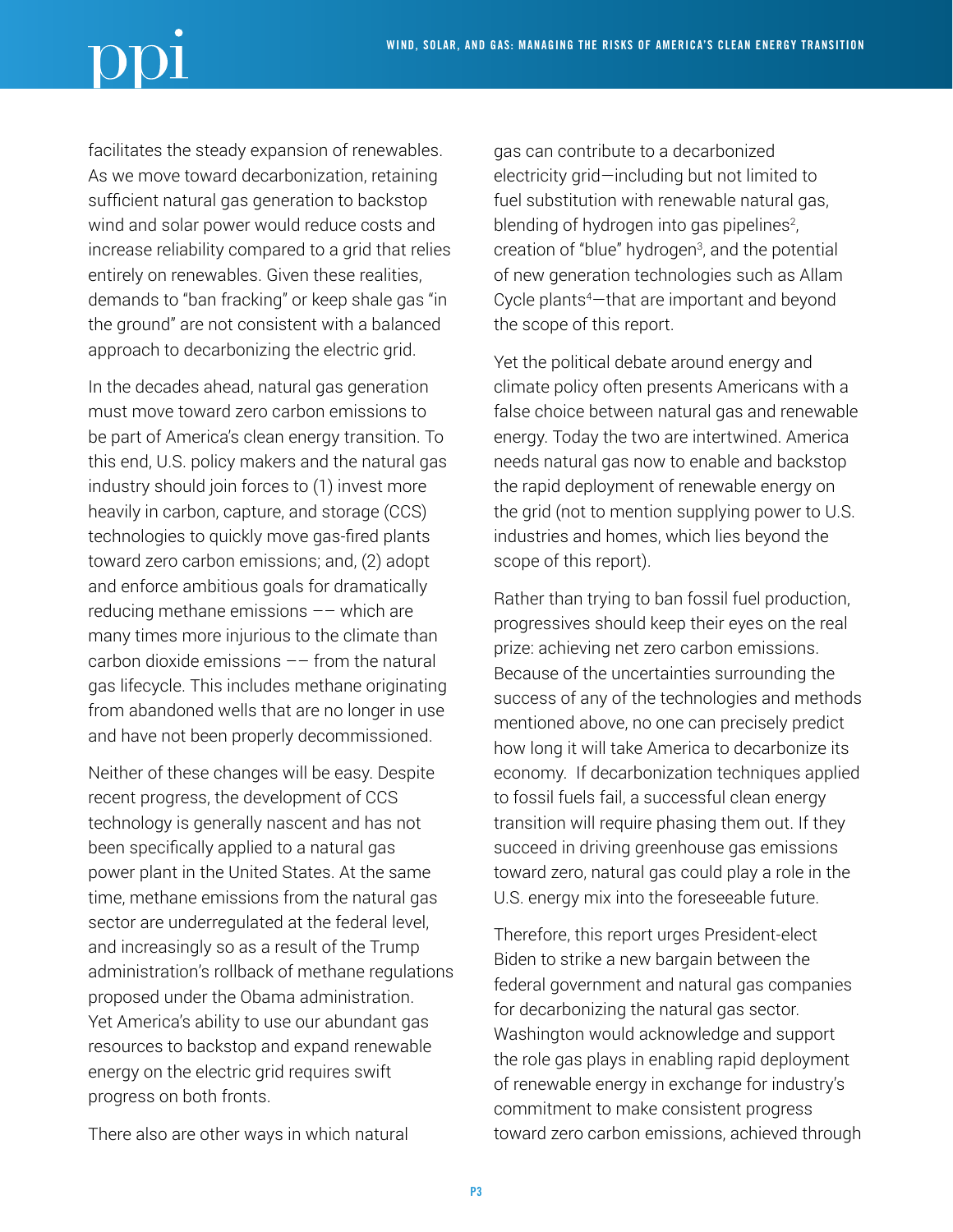the rapid development of CCS technology and dramatic reduction of methane emissions throughout the natural gas lifecycle.

Crucially, this approach also could help to depolarize the debate over what to do about climate change. By rejecting unrealistic demands to abolish fossil fuels now, and speeding the technological advances necessary to decarbonize them, the incoming Biden administration could build a broader base of political support for a clean energy transition that meets America's climate and economic needs.

# THE URGENT CASE FOR CLIMATE ACTION

Climate change poses a dire threat to our planetary health. Biden's victory will end a shameful four years in which the United States has been absent from the fight to slow down climate change. Biden pledged to resume U.S. international climate leadership by rejoining the Paris climate accords immediately upon taking office.

The Paris Agreement envisions limiting global average temperature increases to two degrees Celsius through a balancing of emissions sources and carbon sinks by midcentury.5 Over 75 countries representing approximately 11 percent of global emissions recently submitted to the United Nations strategies or pledges to achieve carbon neutrality by 2050.6 Meanwhile, China, which generates 29 percent of global emissions, making it the world's largest greenhouse gas emitter, recently pledged to reach net zero emissions by 2060, although its near-term targets are far less ambitious than what Biden has proposed.

Unfortunately, experts expect that, even if they are kept, country-level commitments

under the Paris Agreement still leave us on an unacceptably dangerous trajectory toward a 3.3 degrees Celsius global average temperature increase, revealing an alarming ambition gap.<sup>7</sup> This degree of warming implies at least a 4 percent reduction in gross domestic product for the United States economy, with our poorest counties projected to lose between 2 and 20 percent of their income by the late 21st century.<sup>8</sup>

Climate policies that channel the power of American ingenuity toward zero-carbon innovations are the key to avoiding catastrophic climate change. Thanks to innovations over the last decade, the costs of operating solar photovoltaics and onshore wind turbines in the United States has dropped dramatically, from \$359 to \$41 and \$135 to \$40 per megawatthour, respectively.9 Consequently, solar and wind energy have become booming economic sectors that employ over 350,000 workers.<sup>10</sup>

Moreover, the United States Energy Information Administration predicts that generation from renewables will provide at least 38 percent of our electricity by 2050.<sup>11</sup> The Biden administration is likely to press for a more ambitious target, possibly even approaching 100 percent. At high rates of deployment, however, the intermittency of renewables requires the installation of much more capacity than is necessary to meet demand, thereby resulting in high costs.<sup>12,13</sup> To avoid this dilemma, we need a comprehensive federal policy that achieves the dual objectives of high renewable energy deployment and low electricity prices. Presidentelect Biden's climate plan envisions achieving a carbon pollution-free electric grid that is then used to electrify the transportation and industrial sectors. That's not likely to happen, however, if electricity prices spike.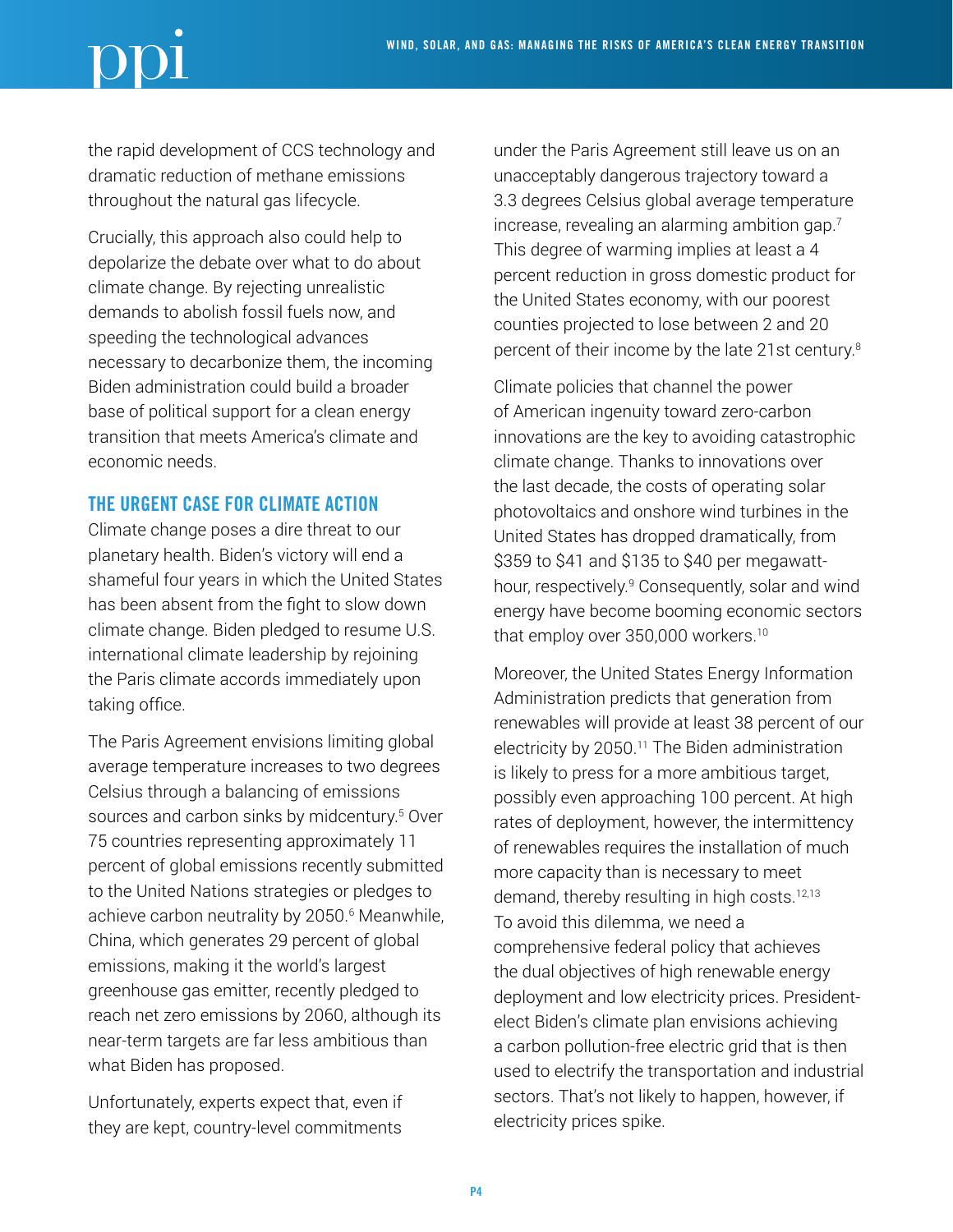That's why we need backup power generation that moves toward zero carbon emissions. Potential sources of zero-carbon power generation include natural gas power plants with carbon capture and sequestration (CCS) technologies, geothermal, hydropower, nuclear power, and bioenergy. Natural gas is important because we already rely on it to generate about one-third of our electricity.14

In a zero-carbon electric grid, the role of natural gas power plants with CCS technologies would shift from producing bulk energy to supporting renewables with zero-carbon dispatchable backstop capacity. In this way, the pitfalls of a hasty rush to 100 percent renewable energy  $-$  high prices and low reliability  $-$  can be avoided. Instead, natural gas power plants with CCS technology can work in partnership with renewable energy to rapidly achieve a decarbonized electric grid.

Unfortunately, the politics of energy and climate are deeply polarized. On the left, activists demand fracking bans and insist that shale gas and oil be left "in the ground." On the right, climate deniers want continued U.S. reliance on fossil fuels.15 Although their voices are the loudest, a [poll](https://www.progressivepolicy.org/pressrelease/battleground-voters-pragmatic-on-climate-energy/) commissioned by the Progressive Policy Institute (PPI) for the 2020 election suggests that neither of these camps represent majority opinion.

The poll delved into public attitudes in two presidential battleground states, Pennsylvania and Ohio, that also happen to be among America's top five gas-producing states. The poll found that voters – including those in the "shale belt" counties where gas is produced - overwhelming see climate change as a serious problem and want the government to take vigorous action against it. At the same time,

voters also overwhelming oppose (by 74-21 percent) a ban on natural gas extraction. Even among liberal and younger voters, there's little appetite for a ban on gas production. That shouldn't come as a big surprise, considering how important shale gas is to jobs and the economies of both states.

But the PPI poll shows that most voters have a pragmatic streak when it comes to energy and climate policy. Seventy-seven percent of voters in Pennsylvania and Ohio support using natural gas and nuclear power to support the expansion of renewable wind and solar power. They understand that gas plays many roles  $$ generating electricity, fueling U.S. industries, and heating and cooling homes. Perhaps they also understand the role that gas plays in improving local pollution by displacing coal in the East Coast and Midwest States.16

The bargain proposed in this report is grounded in that spirit of pragmatism. It would hold a seat at the clean energy table for natural gas generators in exchange for assurances that U.S. lawmakers and the natural gas industry join forces to achieve zero carbon emissions through CCS technologies and dramatic reductions in methane leaks and emissions.

# HOW TO DECARBONIZE THE U.S. ENERGY GRID

Natural gas is pervasive in the American economy as a fuel and a feedstock. Ample supply and low gas prices also have powerfully stimulated growth in the U.S. chemical industry, yielding a host of useful applications and creating a substantial number of jobs.<sup>17</sup> Recently, the United States has become a significant exporter of natural gas. In the context of the electric grid, as illustrated by Figure 1, natural gas powers our electric grid about onethird of the time  $18$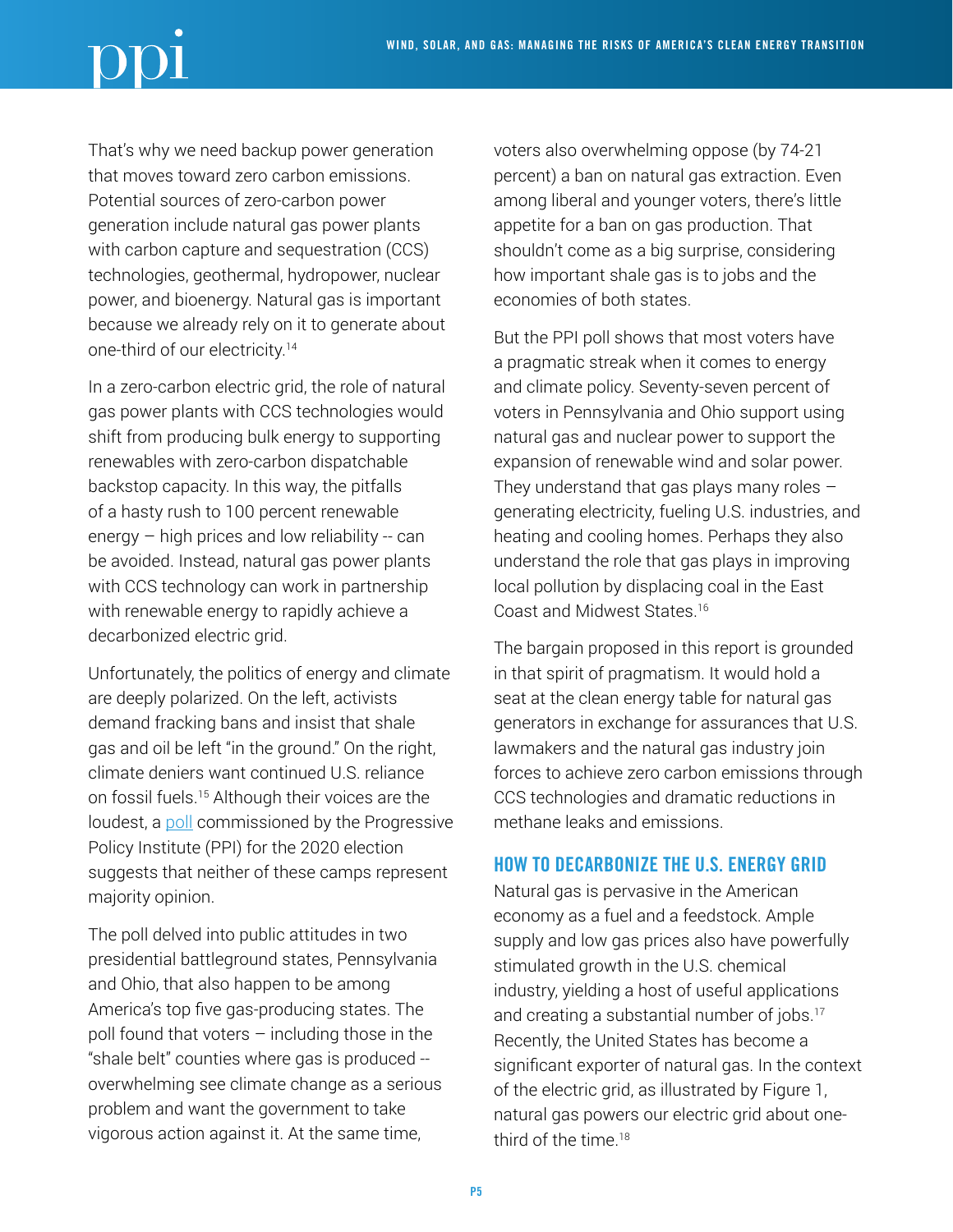## FIGURE 1: PROJECTED ELECTRIC GENERATION FROM NATURAL GAS IN THE UNITED STATES



*Source: US EIA (2020)*

Nearly all models that simulate what it would take for America to achieve deep decarbonization identify early action in the electricity sector as the linchpin to success. Models assume that a grid powered increasingly by renewable energy would then be used to electrify much of the transportation and industrial sectors, producing dramatic reductions in carbon emissions. For example, a study by Lawrence Berkeley and Pacific Northwest National Laboratories predicts a 60 to 110 percent increase in electricity demand by mid-century.<sup>19</sup>

In their comprehensive review of modeling efforts to date, Jenkins et al. (2018) identify two main paths to decarbonizing the electricity sector. The first path achieves a 100 percent renewable electric grid, primarily by relying on solar and wind. But there's a big problem: the intermittency of renewables requires overbuilding total installed capacity to produce sufficient

energy during periods when available short-term wind or solar output is well below average. One finding from the literature is that total installed renewable capacity should be three to eight times larger than peak demand.

Such overcapacity directly increases electricity costs. When the amount of available wind or solar power is above average, utilities are forced to reduce energy output because they can't store the excess energy. When the amount of available wind or solar power is below average, then models rely on long-term expensive battery storage to keep the grid running. Finally, a 100 percent renewable grid tends to require optimistic modeling assumptions including continent-scale transmission lines and extremely flexible demand response.<sup>20</sup>

The second, more pragmatic path envisions a strategic backstop to wind and solar power by employing dispatchable forms of electricity.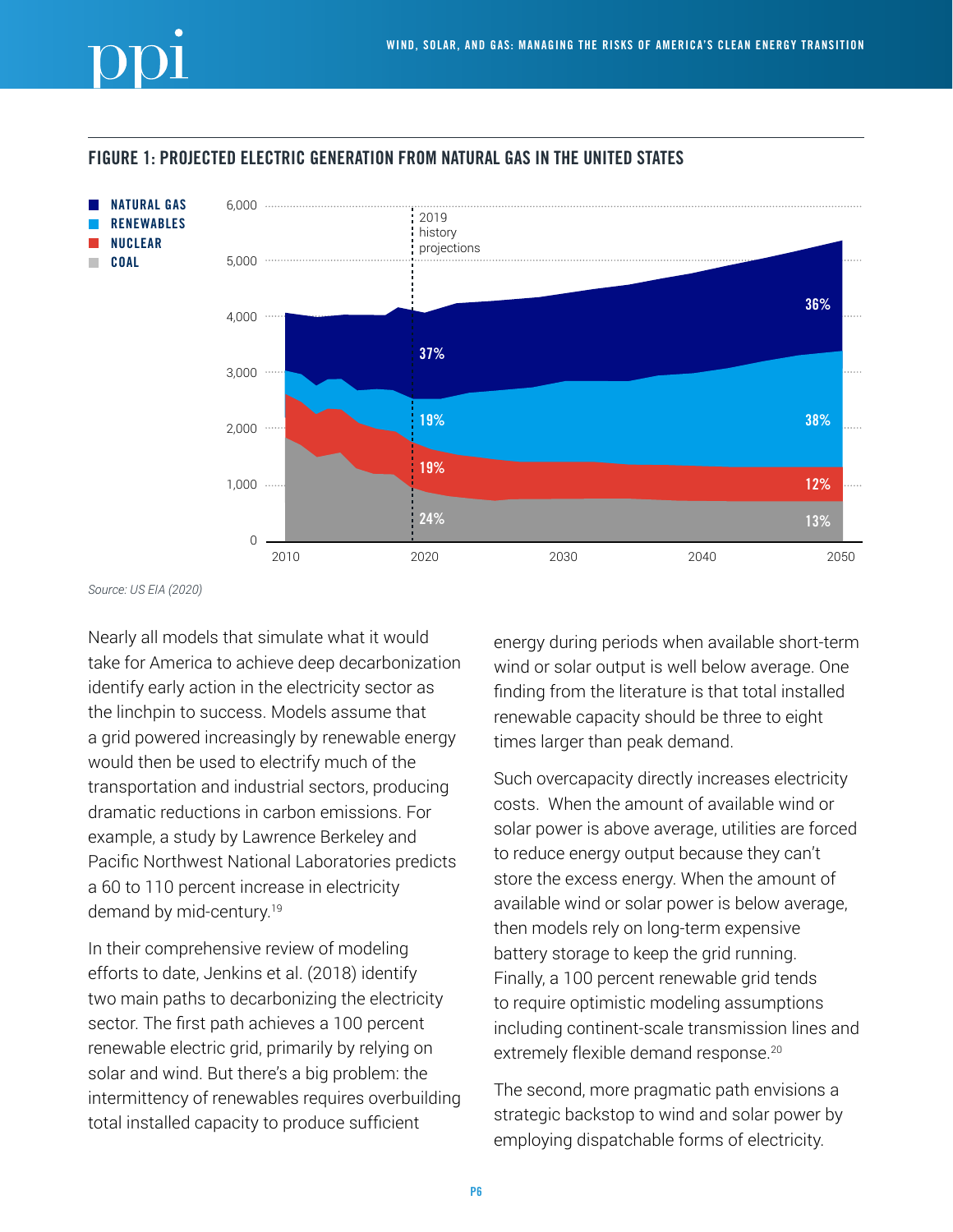Most of the challenges associated with overreliance on renewables can be avoided by adopting a generation portfolio with some level of generation capable of fast ramp rates, low capital costs, and high variable costs. In this context, natural gas generators pair especially well with high buildouts of solar and wind.

Adding a backstop, for example natural gas, to alleviate the need for a limited quantity of renewables leads to total installed capacity that is much more closely sized to peak loads. This results in a reliable grid that delivers lower electricity prices. Moreover, the need for seasonal storage is completely avoided and thereby grid reliability is strengthened. Consequently, firm low-carbon resources are a consistent feature of the most affordable and reliable pathways to deeply decarbonizing the United States electricity grid.21

For example, a recent comprehensive exercise that models deep carbonization of the United States electrical grid finds that the availability of backstop power, such as natural gas

generation with CCS, reduces electricity costs 10 to 62 percent compared to scenarios that rely exclusively on variable sources paired with energy storage.22 Cheap prices and reliable electricity are critical to achieving a decarbonized economy via midcentury, as envisioned in President-elect Biden's climate plan.

As illustrated in Figure 2, a renewable-only approach is cheaper in the short-term but becomes exponentially expensive in the long-term the closer we get to a 100 percent renewable grid. Maintaining a role for natural gas with CCS technology can avoid the portion of the renewables only curve where costs grow exponentially and thereby lead to large cost savings. There's no doubt that renewable energy can and should form the backbone of our zerocarbon electricity grid. But natural gas power plants with CCS technology would enable more rapid and strategic development of renewable energy by serving as an emissions-free backstop that secures lower electricity prices and ensures grid reliability.



# FIGURE 2: ELECTRICITY COSTS AND RENEWABLE PENETRATIONS FOR DIFFERENT DECARBONIZATION STRATEGIES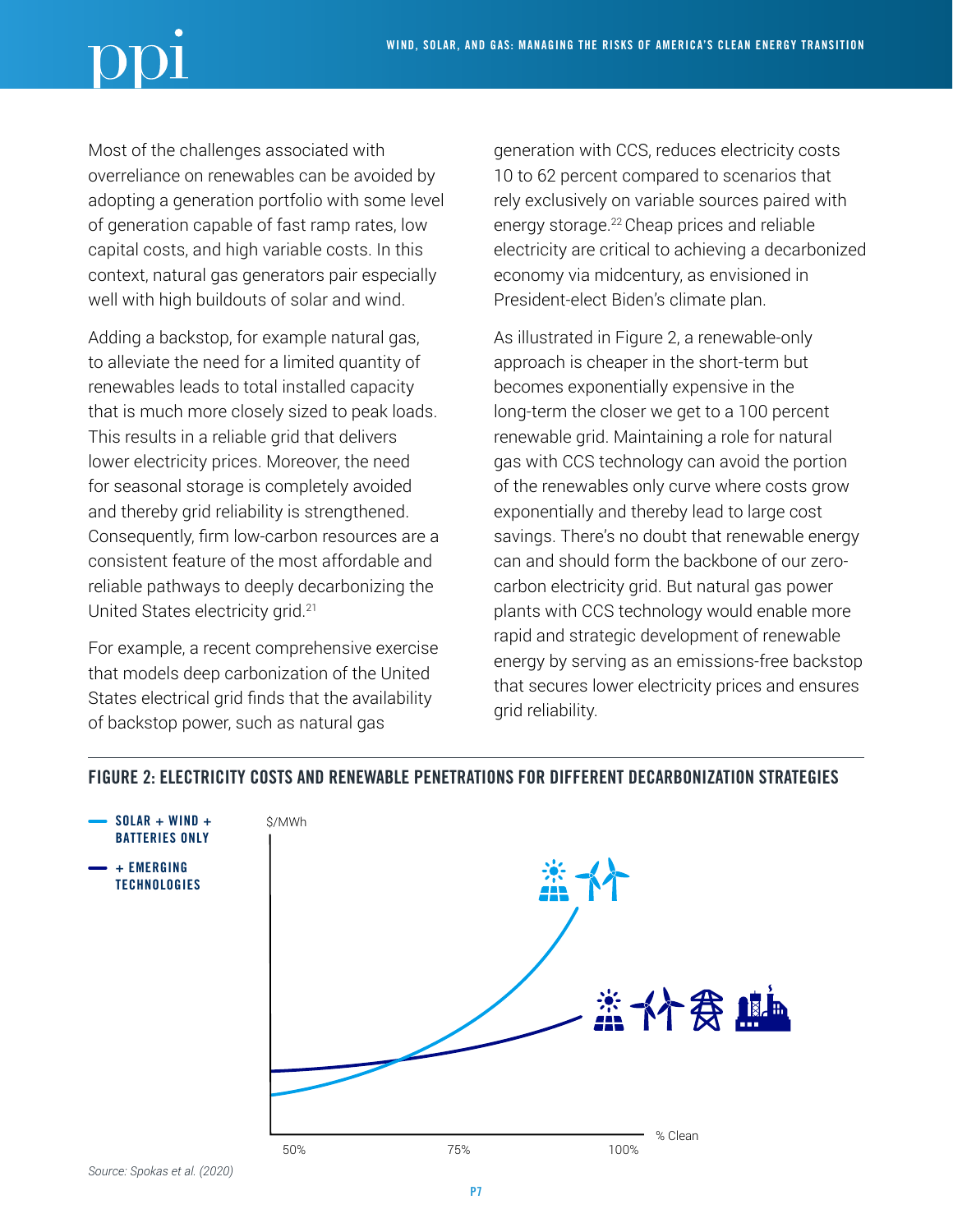# GENERATING ZERO-CARBON NATURAL GAS

Models that simulate decarbonization of the electric sector typically include natural gas generation with CCS technologies. For example, a recent study by the University of California Berkeley Goldman School of Public Policy assessed the feasibility of a 90 percent clean United States electricity grid by 2035 and relied on natural gas with CCS to provide dispatchable power.23 To achieve a 100 percent clean electricity grid, the authors highlighted two options: (1) further investments in CCS for natural gas, or, (2) further reliance on expensive alternatives—such as hydrogen or storage—that doubled marginal abatement costs into the range of 100 to 125 dollars per ton.<sup>24</sup>

Unfortunately, the use of CCS lags far behind what is required to meet America's carbonreduction targets under the Paris Agreement.<sup>25</sup> The Petra Nova coal plant in Texas is the only U.S fossil-fuel powered plant capable of generating and capturing carbon in large quantities,26 but its operations were suspended earlier this year amid low oil prices and falling demand for energy as a result of the pandemic. Outside of the electricity sector, the U.S. has 10 of the world's 19 large scale operating CCS projects. Most operate in natural gas processing plants, fertilizer production, synthetic natural gas production, or ethanol production.27 There are no CCS projects operating on natural gas generators in the United States.

**"Given the challenges now facing available firm low-carbon resources, it is tempting for policymakers, socially conscious businesses, and research efforts to bet exclusively on today's apparent winners: solar photovoltaics, wind, and battery energy storage. That would be a mistake," says Jenkins et al. (2020). Instead,** 

**the authors call for investing in a more technically diverse approach, which includes natural gas generation with CCS among other technologies, to secure low prices for zero-carbon electricity. Despite unfavorable economics today, the value of natural gas with CCS technology grows as renewable penetration or marginal costs of renewables become quite high. Therefore, Spokas et al. (2020) argue that excluding CCS technologies from our decarbonization toolkit based on present-day economics is likely shortsighted and fails to "recognize CCS may have significant value in the future and risks stunting CCS technology advancement."28**

A federal tax credit (45Q) provides an incentive for company investments in carbon sequestration. It is calculated by multiplying the metric tons of qualified carbon sequestered by a pre-determined value. Depending on the type of project, the incentive ranges from \$11.70 to \$28.74 and rises annually accounting for inflation. The incentive requires secure geological storage of carbon emissions in deep saline formations, oil and gas reservoirs, or un-minable coal seams. The claimer of the credit must capture at least 500,000 metric tons of carbon annually. If the carbon captured somehow leaks out, the incentive must be repaid to the Treasury.<sup>29</sup>

At the state level, California has a low-carbon fuel standard that uses market trading to price credits for carbon savings. Credits recently have traded around \$200 per ton. This creates a strong incentive for producers to invest in CCS technologies, including direct air capture, CCS at oil and gas production facilities, and CCS at refineries.30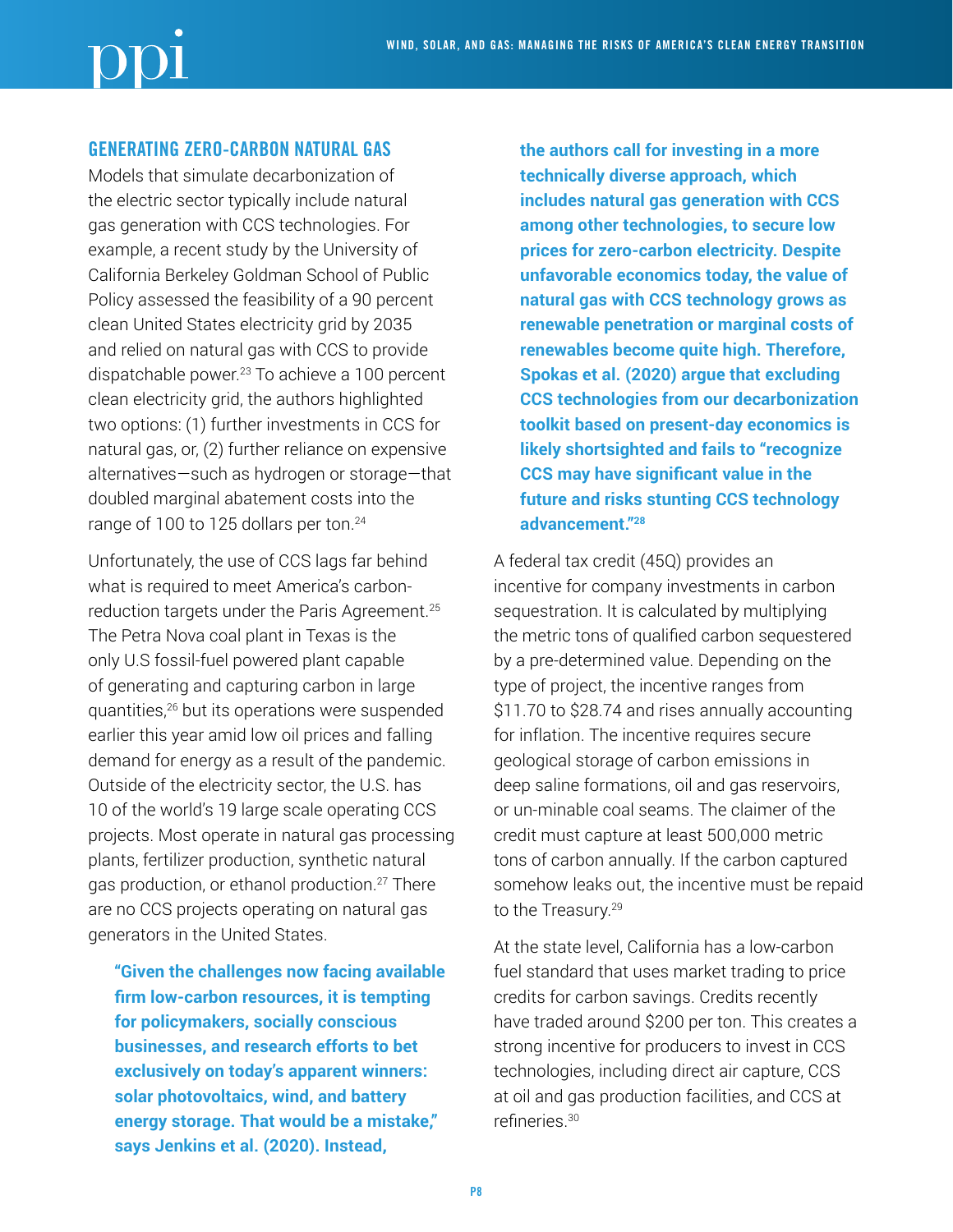This patchwork of policies has led to an encouraging pipeline of new CCS projects across a broad range of geographies and technologies. The Clean Air Task Force's CCUS Project Tracker reports 32 projects announced since 2018 that have the potential to sequester 40 million metric tons of carbon dioxide annually. Eight of these projects leverage financing through California's low-carbon fuel standard in addition to using the federal 45Q incentive. Six of these projects aim to apply CCS technologies to natural gas power plants.31 Spokas et al. (2020) argue that CCS technology on natural gas plants is technically feasible and could break even from an economic perspective if they combine 45Q with enhanced oil recovery, which is the use of captured carbon to extract oil that could not have otherwise been extracted.32

Ultimately, natural gas generators with CCS must be deployed at scale to achieve an effective zero-carbon backstop for renewables. The policy and technical inertia surrounding CCS development must be expedited to ensure that CCS technologies develop quickly enough to be applied successfully to a natural gas generator as soon as possible. Therefore, the federal and state policies that have spurred new CCS projects should be strengthened. For example, the Clean Air Task Force has proposed a modification of the 45Q incentive to expand the effective window of eligibility for new CCS projects.33

# DRAMATICALLY REDUCING METHANE EMISSIONS FROM THE NATURAL GAS LIFECYLE

Natural gas emits about half as much carbon dioxide as coal when combusted. That is a primary reason why switching from coal to gas generation led to big reductions in carbon emissions from the electricity sector after the shale gas revolution started.34

However, natural gas producers emit significant amounts of gas by venting, inefficient flaring, and "fugitive" emissions through leaks in wells and equipment.<sup>35</sup> These emissions have a disproportionately large impact on the climate because the primary component of natural gas, methane, warms the globe 86 times more effectively than carbon dioxide over a 20-year time frame.<sup>36</sup> Therefore, fugitive methane emissions could more than offset the climate gains of switching to gas from coal.

Studies show that gas is more climate friendly than coal only so long as methane emissions are kept below 2.7 percent of gas production. $37,38$ As illustrated in Figure 3, methane emissions are generated in four natural gas "subsectors": production, processing, transmission and distribution. A recent study estimates that national methane emissions were 2.3 percent of total gas production in 2015, suggesting only a slight advantage to using natural gas over coal in that year.<sup>39</sup> Another recent study estimates that methane emissions from the Permian Basis, a major producing region in Texas, were 3.7 percent of production in 2018 and 2019, suggesting a significant disadvantage from using natural gas from this regional over coal.40 Moreover, comparisons to coal are less relevant as coal-fired generation decreases and renewable generation increases. In short, methane emissions must be reduced dramatically if natural gas is to play its crucial role as a zero-carbon firm resource to backstop renewables.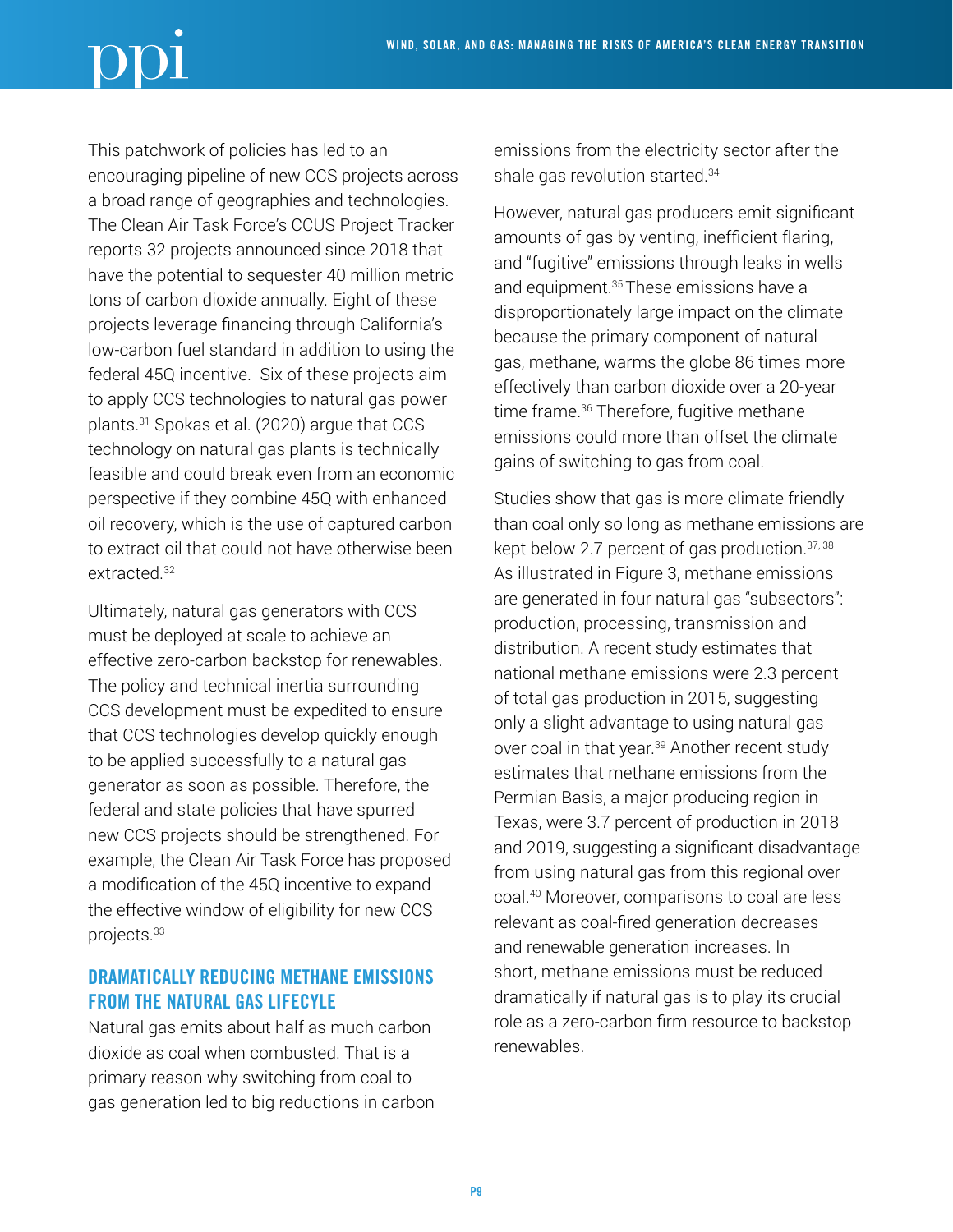# FIGURE 3: RECENT ESTIMATES OF METHANE EMISSIONS FROM UNITED STATES NATURAL GAS SUBSECTORS





*Source: Adapted from World Resources Institute (2019)41*

The Trump administration, unfortunately, moved in the opposite direction. It rolled back one of the last Obama-era climate regulations that would have reduced methane emissions from oil and gas wells constructed after 2016 and prompted regulations on existing oil and gas wells.42 Major oil and gas players including BP, Exxon, and Shell<sup>43</sup> supported the regulation. The main opposition came from smaller oil and gas players.44

The Clean Air Task Force estimates that Trump's collective rollback of methane regulations will increase emissions 4.3 million metrics tons in 2035 and warm the climate as much as the carbon emissions of nearly 100 coal-fired power plants.45 Beyond climatic costs, the Trump administration's rollbacks threaten public health and safety. For example, methane leaks lead to ozone formation and often include emission of volatile organic compounds that are known to aggravate respiratory problems and can be carcinogenic.

Several states have stepped into the leadership vacuum. Led by former Governor and now U.S. Senator John Hickenlooper, Colorado imposed

several types of regulations, most notably a leak detection and repair program that began in early 2010s. My own study from 2017, with Alan Krupnick from Resources for the Future, reports that the number of estimated leaks in Colorado has fallen by 75 percent since these rules went into effect.46 California, Massachusetts, and New Mexico have followed Colorado's lead with their own forms of regulation, but by and large methane emissions remain largely underregulated by state governments.

Some industry players are voluntarily reducing their emissions. ONE Future, for example, is a coalition of 30 natural gas companies working together to voluntarily reduce their methane emissions across the natural gas life cycle to 1 percent or less of produced natural gas by 2025. ONE Future reports that their methane emissions were well below one percent for 2017 and 2018. More recently, the American Gas Association and Edison Electric Institute launched the Natural Gas Sustainability Initiative which aims to measure methane emissions intensity across the natural gas lifecycle.47 As a final example, The Environmental Partnership is a newly formed group of companies voluntarily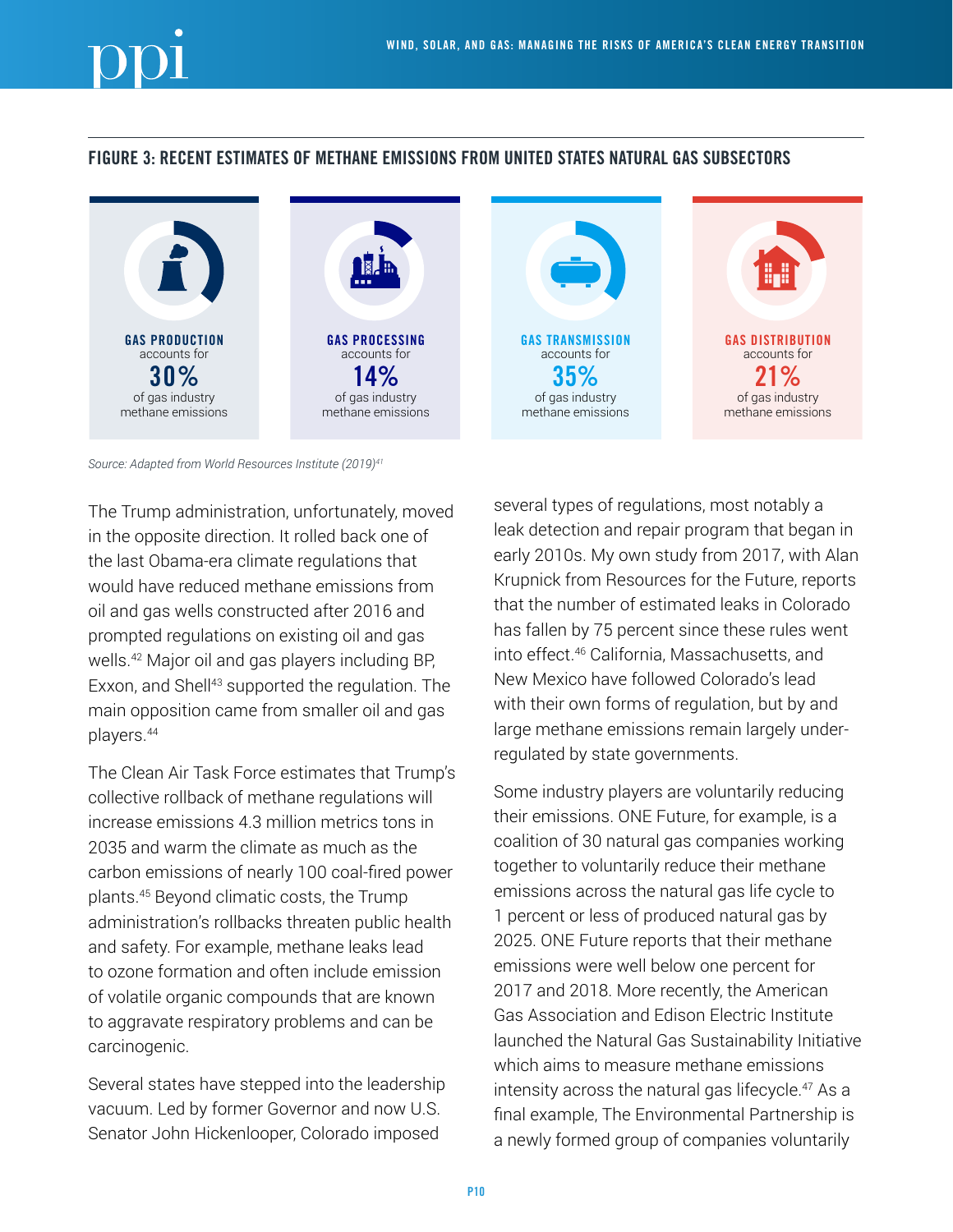implementing best practices and installing certain equipment to reduce their methane emissions.48 Many of these efforts build upon EPA's Methane Challenge Program, a voluntary program aimed at sharing information that facilitates methane emissions reduction.<sup>49</sup>

In addition, a host of non-profits and start-ups are also engaged in measuring, labeling, and trading "green" or "climate differentiated" natural gas with low methane emissions. My own study from this year, with Alan Krupnick from Resources for the Future, surveys these efforts, which started with a "sustainable" gas transition between Southwestern Energy and New Jersey Resources in 2018.<sup>50</sup> A similar trade for "carbonneutral" liquified natural gas occurred in 2019 between Shell and Tokyo Gas.<sup>51</sup> The Rocky Mountain Institute has recently launched a digital platform that will offer emissions data from satellites, aircrafts, and monitoring stations to help companies assess methane emission against performance benchmarks.52 While these efforts are encouraging, we argue that further involvement in these voluntary markets from the government is necessary to increase participation, enhance ambition, and improve both the accuracy and credibility of these efforts.53

Despite these fledgling efforts, federal action is imperative because methane emissions from the natural gas sector are still too high and may even be trending in the wrong direction. Based on EPA data, which likely underestimates methane emissions on average<sup>54</sup>, methane emissions from the natural gas system have slightly increased since 2016, from 135.8 to 140.0 MMTCO2-eq.<sup>55</sup> Some methods for measuring methane emission carry high levels of uncertainty, which indicates a need

for uniform standards. None of the voluntary efforts to date have achieved widespread industry participation that federal regulations could mandate. Nor have they set the type of ambitious targets that federal regulations could mandate, instead tending to identify modest reductions that ensure natural gas maintains its climate advantage over coal and gasoline, rather than prioritizing maximum abatement.

Federal methane regulation should be designed to set an appropriate level of ambition by requiring levels of abatement that not only reduces methane emissions but equates private and social costs of methane, which amounts to over 1,100 USD per ton.<sup>56</sup> Any methane regulation must address the downward bias and large uncertainties associated with the methane inventory maintained by the U.S. Environmental Protection Agency.

For starters, Washington lawmakers should aim at replicating Colorado's leak detection and repair programs, given that these programs can quickly remedy major leaks and potentially lead to improved inventories. My 2017 study, with Alan Krupnick of Resources for the Future, explores a variety of additional policies to reduce methane emissions that are compatible with possible federal climate policies, such as carbon taxes or clean energy standards. For example, a nationwide carbon tax could be modified for methane by imposing an assumed default rate of emissions per ton of natural gas produced. This default rate is necessary because of uncertainties regarding the quantification of methane emissions and the rate itself could be challenged by polluters via a pre-defined regulatory process. In this way, the default rate ensures that estimated methane emissions are not lower than in reality, while the challenge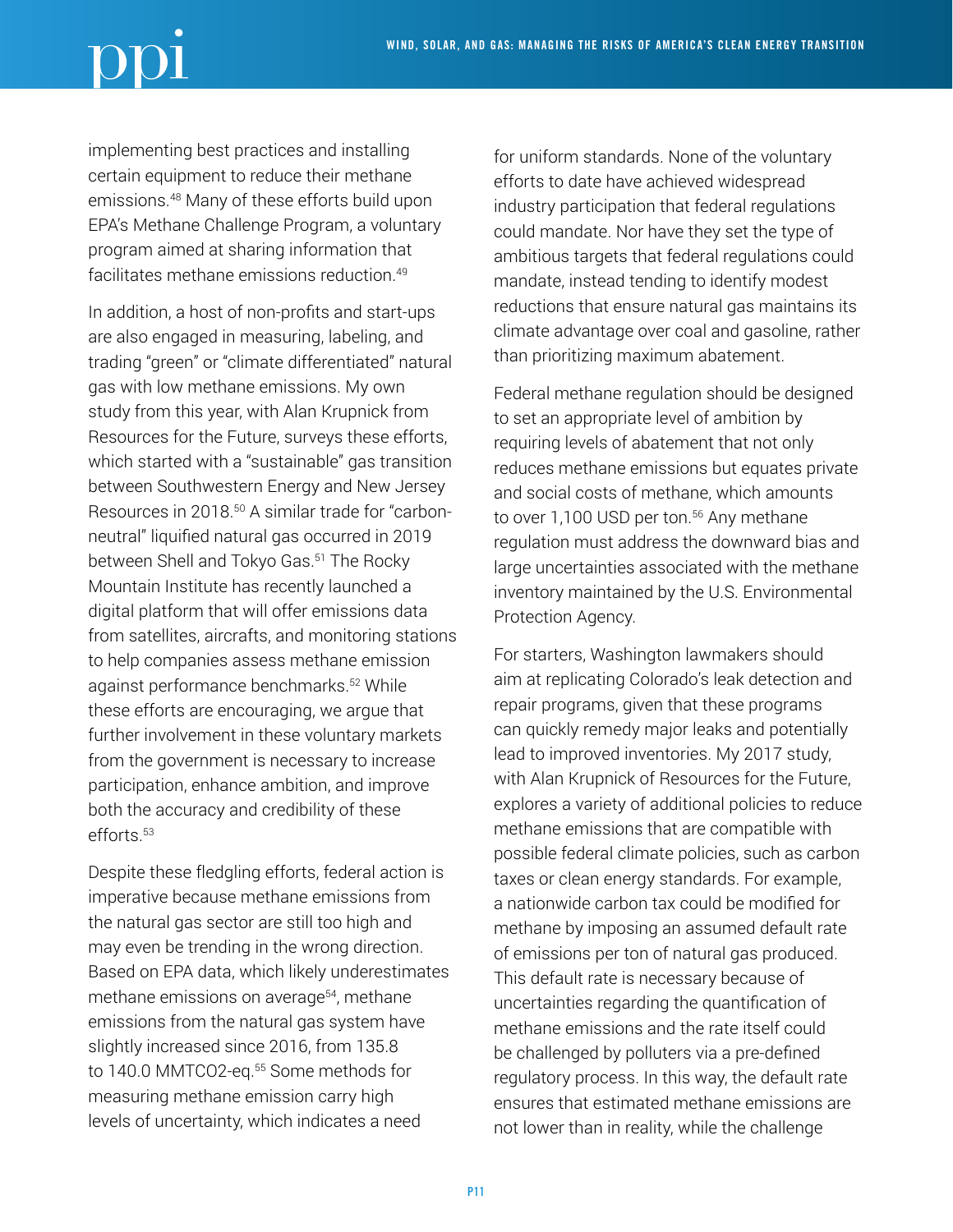process allows companies that beat the default rate to make their case. Similarly, a tradable performance standard could be constructed to achieve a certain leakage rate in the natural gas sector, an approach that could pair well with a broader clean energy standard as envisioned in President-elect Biden's climate plan.<sup>57</sup> Other proposals contemplate requiring the reporting of financial liabilities associated with methane and carbon emission on a company's financials, which would create a powerful incentive to maximize emission reductions.58 Tougher federal regulation, combining the approaches outlined here, is an essential component of a comprehensive and credible strategy for reducing U.S. methane emissions.

# PLUGGING OLD GAS WELLS

I managed a small team of researchers at Resources for the Future in 2015 and 2016 focused on estimating the economic and environmental impacts of end-of-life wells. We estimated that there are up to 2.67 million inactive oil and gas wells in the United States. Left unplugged, we found that these wells can emit methane, contribute to poor air quality, and contaminate surface water.59 Moreover, our research uncovered that bonds posted by gas drillers, although intended to cover the cost of properly plugging wells, are not nearly enough to cover plugging costs in most states.<sup>60</sup> The result is a large pool of inactive wells that are improperly plugged. Methane emissions from abandoned wells are estimated to have the same climate impact as greenhouse gases emissions from 2.1 million passenger vehicles.<sup>61</sup>

Properly plugging abandoned wells is a prerequisite to achieve near-elimination of methane emissions from the entire natural gas lifecycle. Regulators should increase bonding requirements at the state and federal levels.

Another approach would be the creation of a federal agency with dedicated funding to plug abandoned wells. Raimi et al. (2020) suggest that the Covid-19 pandemic in conjunction with low employment rates in the oil and gas industry justify such a federal program. The authors estimate that a significant federal program to plug abandoned wells could create tens of thousands of jobs.<sup>62</sup>

Near-elimination of methane emissions would also create lucrative new opportunities for U.S. natural gas exporters. For example, a recent strategy from the European Union on methane emissions suggests an imminent surge in demand for "green" natural gas exports with low methane emissions. Indeed, natural gas exports with anything more than low methane emissions may not be permitted to trade internationally. Concerns over methane emissions led the French government to recently block a liquified natural gas deal between a Texas company called NextDecade and a French company called Engie.<sup>63</sup> If methane emission are dramatically reduced, then exports of U.S. gas could help other countries reduce their carbon emissions.

# MANAGING RISK AND UNCERTAINTY IN ENERGY **POLICY**

The evolution of America's zero-carbon energy transition is fraught with uncertainty. It is contingent on the evolution of technologies in various stages of development. Policymakers should therefore approach the subject with a degree of humility. After all, no one predicted 20 years ago that new drilling technologies would create a shale boom that has propelled the United States back to the forefront of world's leading oil and gas producers. Likewise, no one today can foresee the innovations and technological breakthroughs that could upend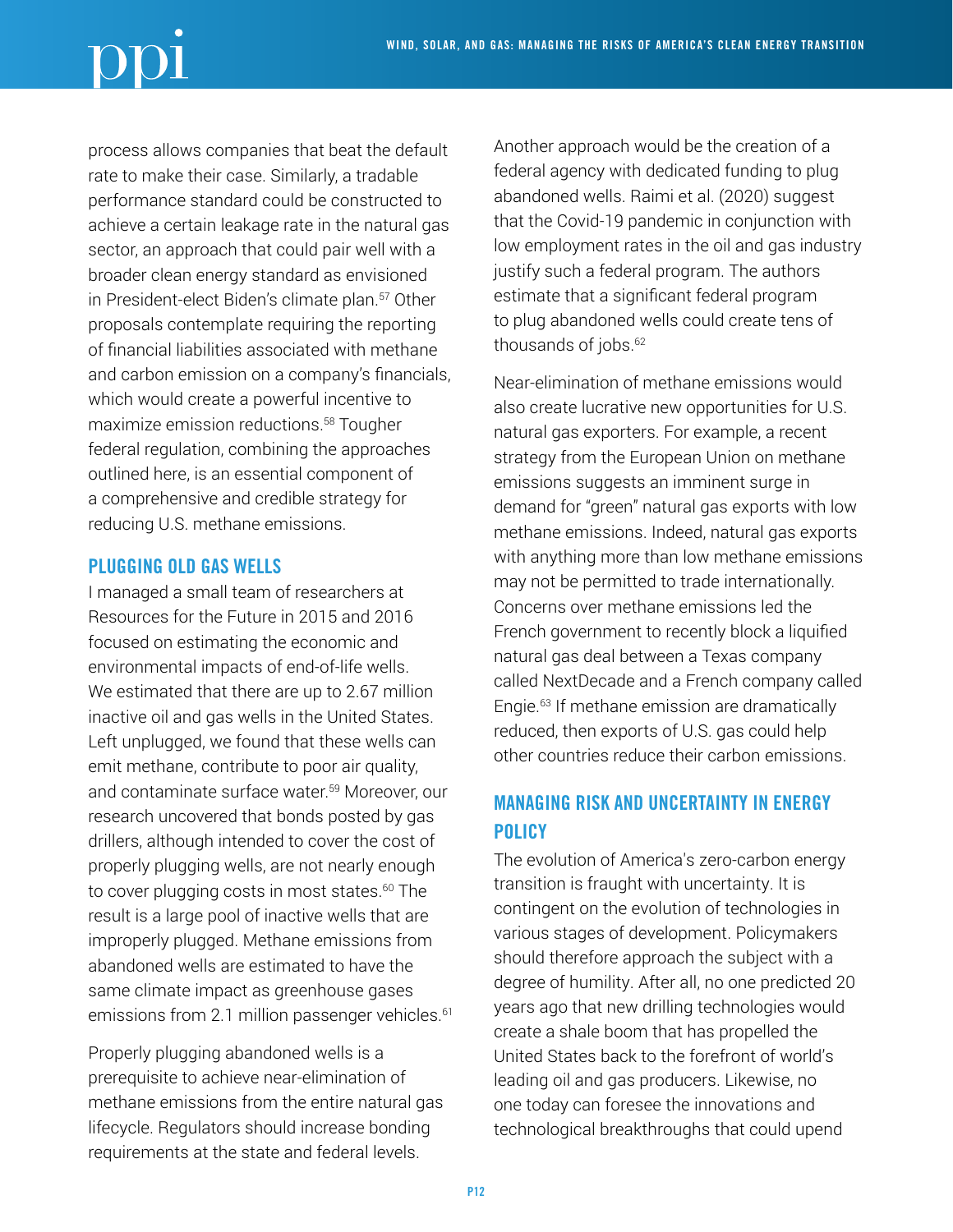today's prevailing assumptions about the best way to decarbonize our economy.

Uncertainty implies risk and the prudent way to manage risk is through diversification. Putting all our eggs in a single basket  $-$  through policies based on a singular vision of a zero-carbon grid powered by 100 percent renewables – is unwise. Unfortunately, some climate activists seem willing to bet everything on this single path to decarbonization.

The risk in taking this single path is that it will expose Americans to high electricity prices and potentially periodic energy shortages on the way to our destination. It may also, of course, lead to premature or unnecessary destruction of good jobs in the natural gas sector. The resulting political fallout could slow or even block American's clean energy transition. That is why President-elect Biden has made clear that, despite President Trump's claims to the contrary, he opposes fracking bans.

The pragmatic and progressive course forward is to pursue multiple avenues to decarbonization. Government and private industry should invest in a broad portfolio of energy sources and technologies that can lead us to zero-carbon energy generation and craft policies to ensure consistent and rapid progress. These energy sources and technologies include CCS and many other options including advancements in geothermal, hydrogen, and nuclear.

A bill introduced by Representative Diana DeGette, the Clean Energy Innovation and Deployment Act (CEIDA), embodies many of the principles discussed in this report.<sup>63</sup> CEIDA would create a standard that transitions the electricity sector to 100 percent clean energy.

As part of that standard, zero and low emitting technologies will be rewarded by receiving credits that can be sold to dirtier technologies. Natural gas would receive partial credit, although associated methane emissions would be accounted for. Consequently, CEIDA strikes a balance between wind, solar, and gas that displays awareness about the risks of America's clean energy transition. In part because of this awareness, CEIDA received positive reviews from a wide array of environmental, industry, and labor groups.<sup>64</sup> Therefore, CEIDA provides a useful starting point for the Biden administration and Congress.

# **CONCLUSION**

Natural gas generators can play an indispensable role in decarbonizing the electricity sector by providing dispatchable energy that backstops rapid deployment of renewable energy. A bargain that invests in CCS technologies while requiring that industry dramatically reduce methane emissions would facilitate the deployment of zero-carbon natural gas generation. Such a bargain would accelerate high penetrations of renewables while achieving low electricity prices and ensuring grid reliability. These conditions are tailored for achieving widespread decarbonization because cheap electricity prices in a zero-carbon electric grid can then be leveraged to electrify the entire economy, including industry and transport. Natural gas generators with CCS technologies paired with low methane emissions from the natural gas lifecycle represents a strong path forward for achieving President-elect Biden's goal of a carbon pollution-free electric sector by 2035 and a net-zero emissions economy by 2050.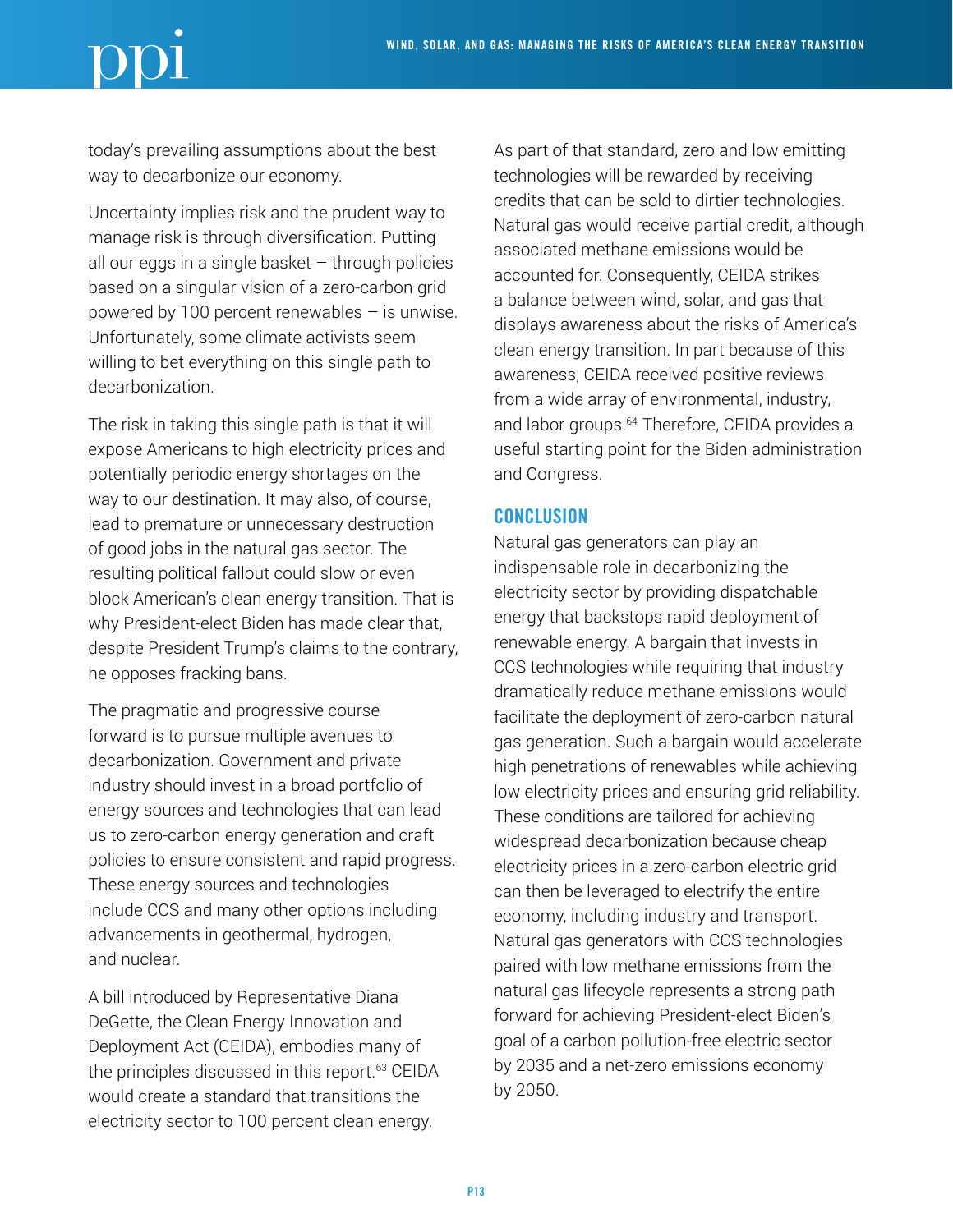# References

- Lee, A., Zinaman, O., and J. Logan. 2012. Opportunities for Synergy Between Natural Gas and Renewable Energy in the Electric Power and Transportation Sectors. National Renewable Energy Laboratory and Joint Institute for Strategy Energy Analysis.
- Melaina, M. W., Antonia, O., and M. Penev. 2013. Blending Hydrogen Into Natural Gas Pipeline Networks: A Review of Key Issues. National Renewable Energy Laboratory.
- Van Hulst, Noe. 2019. The Clean Hydrogen Future Has Already Begun. International Energy Agency.
- Spokas, K., Mansur, K. and F. Graves. 2020. "Emerging Value of Carbon Capture for Utilities". Public Utilities Fortnightly.
- United Nations Framework Convention on Climate Change (UNFCCC). 2015. The Paris Agreement.
- United Nations. 2019. A Long Way from Carbon-Neutral World by 2050, Big Emitters Must Boost National Commitments, 'Do Much More', Secretary-General Tells Climate Event.
- Climate Action Tracker. 2018. Warming Projections and Global Update.
- Hsiang et al. 2017. "Estimating Economic Damages from Climate Change in the United States". Science 356:1362-1369. Jenkins, J. D., Luke, M. and S. Thernstrom. 2020. "Getting to Zero Carbon Emissions in the Electric Power Sector" Joule 2: 2487-2510.
- Lazards. 2020. Levelized Cost of Energy Analysis—Version 13.0.
- Energy Future Initiative and National Association of State Energy Officials. 2020. US Energy & Employment Report.
- United States Energy Information Administration. 2020.
- See endnote 4.
- See endnote 3.
- United States Environmental Information Administration. Annual Energy Outlook 2020: Electricity. <https://www.eia.gov/outlooks/aeo/pdf/AEO2020%20Electricity.pdf>
- Krupnick, A. and C. Munnings. 2020. Keep it in the Ground? It's Not a Simple Yes or No. Common Resources Blog.
- Progressive Policy Institute Poll: [https://www.progressivepolicy.org/wp-content/uploads/2020/09/ALG.PA\\_.OH\\_.energy-poll.09.30.20-.pdf](https://www.progressivepolicy.org/wp-content/uploads/2020/09/ALG.PA_.OH_.energy-poll.09.30.20-.pdf)
- 17 American Chemistry Council. 2019. Guide to the Business of Chemistry.
- United States Environmental Information Administration. Annual Energy Outlook 2020: Electricity. https://www.eia.gov/outlooks/aeo/ pdf/AEO2020%20Electricity.pdf
- Williams et al. 2015. Pathways to Deep Decarbonization in the United States. The US Report of the Deep Decarbonization Pathways Project of the Sustainable Development Solutions Network and the Institute for Sustainable Development and International Relations.
- See endnote 4.
- See endnote 4.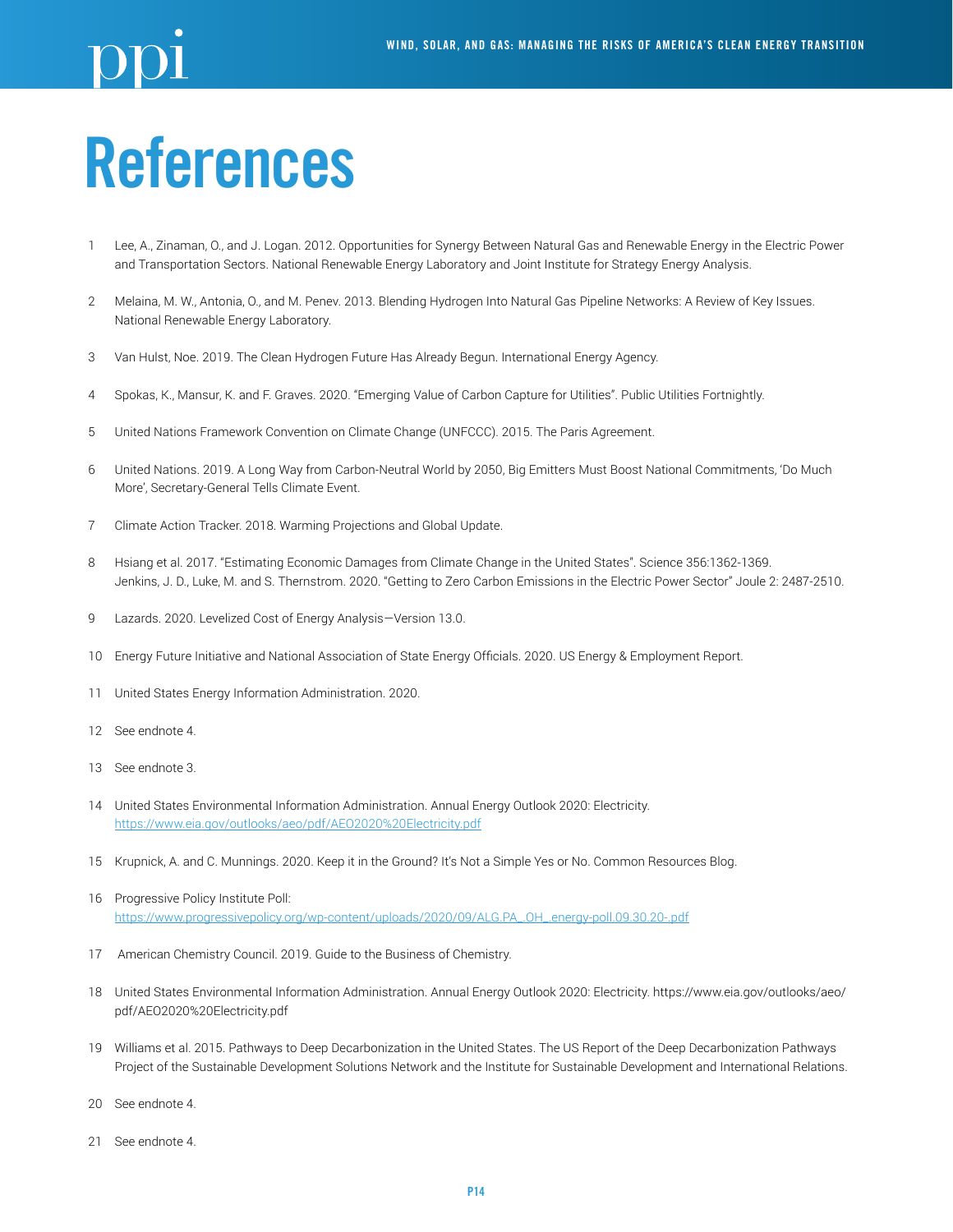

- Sepulveda, N. A., Jenkins, J. D., de Sisternes, F. J. and R. K. Leseter. 2018. "The Role of Firm Low-Carbon Electricity Resources in Deep Decarbonization of Power Generation" Joule 2(11): 2403-2420.
- Phadke, A., Paliwal, U., Abhyankar, N., McNair, T., Paulos, B., Wooley, D. and R. O'Connell. 2020. 2035 The Report: Plummeting Solar, Wind, and Battery Costs Can Accelerate Our Clean Electricity Future.
- Fowlie, M. Biden's New Climate Plan. 2020. Energy Institute Blog.
- Peters, G. P. et al. 2017. "Key Indicators to Track Current Progress and Future Ambition of the Paris Agreement" Nature Climate Change 8: 118-123.
- Folger, Peter. 2018. Carbon Capture and Sequestration in the United States. Congressional Research Service Report.
- Global Carbon Capture and Sequestration Institute. 2020. CO2RE Database.
- See endnote 12.
- Jones, A. C. and M. F. Sherlock. 2020. The Tax Credit for Carbon Sequestration (Section 45Q). Congressional Research Service Report.
- Global Carbon Capture and Sequestration Institute. 2020. 2019 Global Status of CCS Report.
- Clean Air Task Force. 2020. Potential Carbon Capture Projects Database.
- See endnote 12.
- Clean Air Task Force. 2020. The Need for an Adequate Commence Construction Window.
- Ramseur, J. 2019. US Carbon Dioxide Emissions in the Electricity Sector: Factors, Trends, and Projections. Congressional Research Service Report.
- ICF International. 2014. Economic Analysis of Methane Emission Reduction Opportunities in the U.S. Onshore Oil and Natural Gas Industries. Washington, DC: ICF International.
- Myhre et al. 2014. Anthropogenic and Natural Radiative Forcing. In Climate Change 2013: The Physical Science Basis. Contribution of Working Group I to the Fifth Assessment Report of the Intergovernmental Panel on Climate Change. Cambridge: Cambridge University Press.
- Alvarez, R. A. et al. 2012. "Greater Focus Needed on Methane Leakage from Natural Gas Infrastructure. Proceedings of the National Academy of Sciences 109(17): 17768-73.
- Hamburg, S. 2013. Methane: A Key to Dealing with Carbon Pollution? EDF Energy Exchange.
- Alvarez, R. A. et al. 2018. "Assessment of Methane Emissions from the US Oil and Gas Supply Chain" Science 361(6398): 186-188.
- Zhang, Y. et al. 2020. "Quantifying Methane Emissions from the Largest Oil-Producing Basin in the United States from Space" Science Advances 6(17).
- World Resources Institute. 2019. As US Government Retreats on Reducing Climate-Warming Methane, 4 States Step Up. Blog.
- Chemnick, J. 2020. Trump's Climate Dismantling Complete with Methane Rollback. E&E News.
- Brady, J. Tump's Methane Rollback That Big Oil Does Not Want. NPR News.
- Krupnick, A. 2020 The Trump Administration Ignores Keys Alternatives with New Methane Regulation Rollback. Resources Magazine.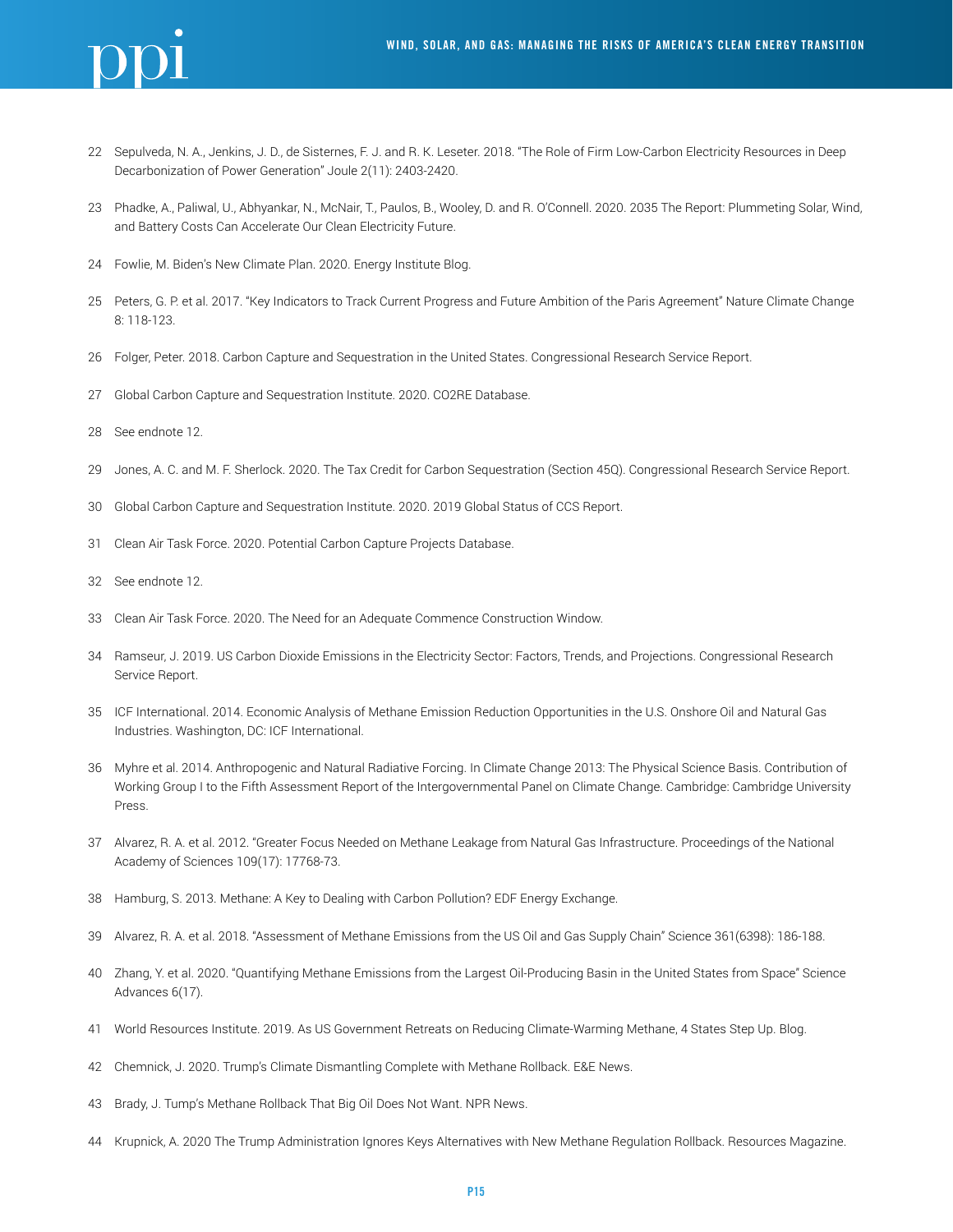

- Clean Air Task Force. 2020. Memo: Modeled Impacts from EPA Methane Rollbacks. Issue Brief by Clean Air Task Force.
- Munnings, C. and A. Krupnick. 2017. Comparing Policies to Reduce Methane Emissions in the Natural Gas. Resources for the Future Report.
- American Gas Association and Edison Electric Institute. 2020. Natural Gas Sustainability Initiative.
- 48 The Environmental Partnership. 2020. https://theenvironmentalpartnership.org/who-we-are/
- United States Environmental Protection Agency. Natural Gas STAR Program.
- Krupnick, A. and C. Munnings 2020. Differentiation of Natural Gas Markets by Climate Performance. Report by Resources for the Future.
- Shell Energy. 2019. Tokyo Gas and GS Energy to Receive World's First Carbon Neutral LNG Cargoes from Shell.
- Rocky Mountain Institute. 2020. Climate Action Engine.
- See endnote 50.
- Brandt. A. et al. 2014. "Methane Leaks from North American Natural Gas Systems". Science 343(6172):733-35.
- Environmental Protection Agency. 2020. Inventory of US Greenhouse Gas Emissions and Sinks: 1990-2018.
- Marten, A. L. and S. C. Newbold. 2012. "Estimating the Social Cost of Non-CO2 GHG Emissions: Methane and Nitrous Oxide. Energy Policy 51: 957-972.
- See endnote 46.
- Libersky, J. Forthcoming. Simple Metrics to Characterize Corporate Climate Performance.
- Ho, J., Krupnick, A., McLaughlin, K., Munnings, C. and J. Shih. 2016. Plugging the Gaps in Inactive Well Policy. Resources for the Future Report.
- Ho., J., Shih, J., Muehlenbachs, L. A., Munnings, C., and A. Krupnick. 2018. "Managing Environmental Liability: An Evaluation of Bonding Requirements for Oil and Gas Wells in the United States. Resources for the Future Report.
- Raimi, D., Nerurkar, N. and J. Bordoff. 2020. Green Stimulus for Oil and Gas Workers: Considering a Major Federal Effort to Plug Orphaned and Abandoned Wells. Report by Columbia University and Resources for the Future.
- See endnote 60.
- Lefebvre, B. 2020. French Government Blocks US LNG Deal as Too Dirty. Politico. <https://www.politico.com/news/2020/10/21/french-government-blocks-lng-deal-431028>
- DeGette, D. The Clean Energy Innovation and Deployment Act: A Summary.
- DeGette, D. The Clean Energy Innovation and Deployment Act: What They're Saying.